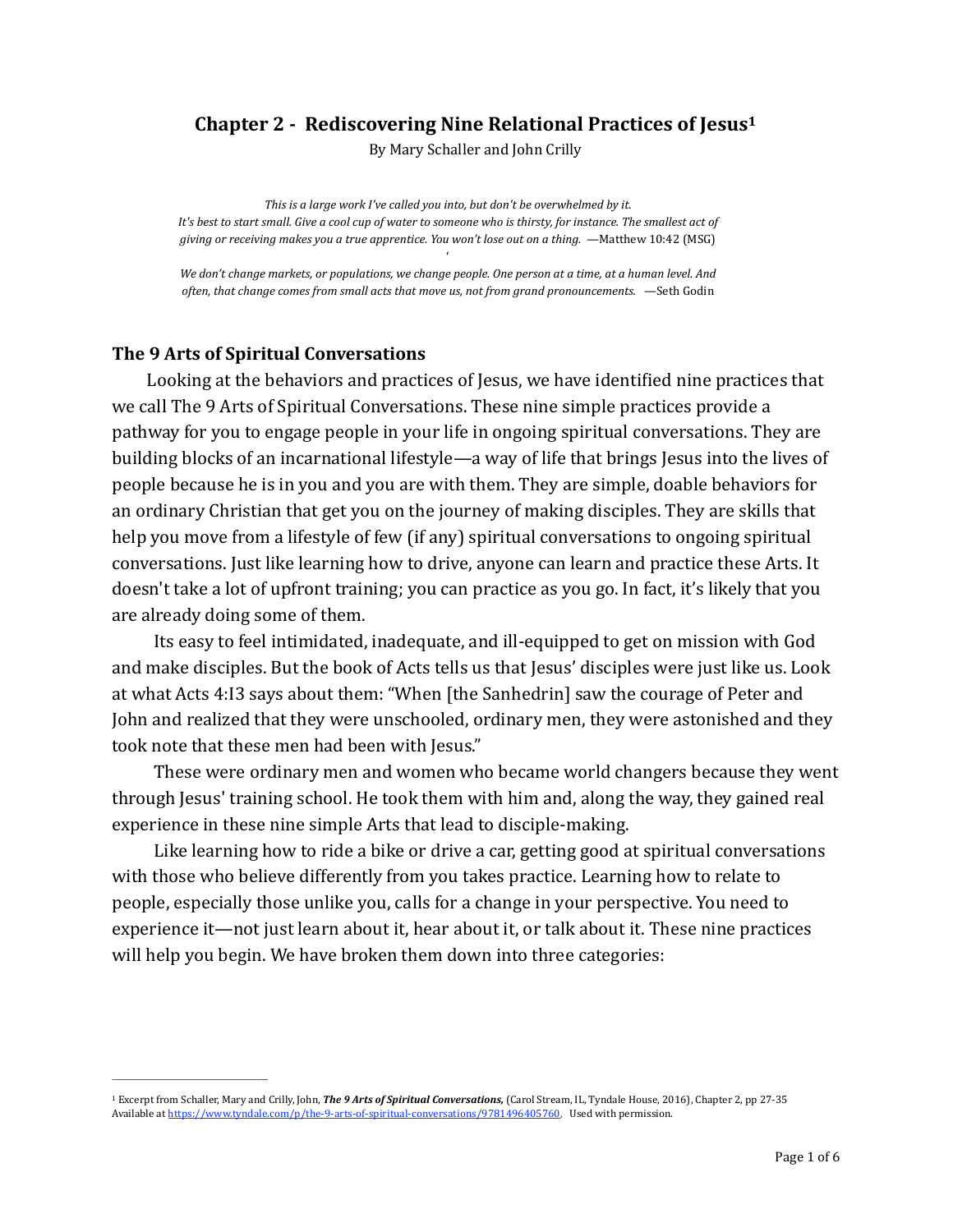Arts for Getting Ready for spiritual conversations: Noticing Praying Listening

Arts for Getting Started with spiritual conversations: **Asking Questions**  Loving Welcoming

Arts for Keeping It Going: Facilitating Serving Together Sharing

With practice, these 9 Arts become building blocks of a trustworthy relationship with almost anyone, no matter what they believe about God. And anyone can do them. Whether you are introverted or extroverted, gifted in evangelism or not, you can put these 9 Arts into practice. We can be ordinary people in our ordinary days doing little things but having extraordinary impact—because We have "been with Jesus."

Notice that the Art of Sharing—as in sharing your faith with others—is the last of the 9 Arts on the list. Christians have historically considered this to be the exclusive practice of evangelism and have often bypassed normal conversational decorum to leap to the action of telling the gospel. However, the other eight Arts not only count; they lay a significant relational foundation and create a safe environment for sharing the good news about Jesus. By following the Holy Spirit's lead in noticing, praying, listening, asking questions, welcoming, loving, facilitating, and serving together, we can be respectful of the relational process and will earn the trust to share our story and Gods story.

Ordinary folks like you and me can purposefully practice these simple Arts, which are small, incremental steps to building relationships with people who believe differently. These relationships could eventually lead to ongoing spiritual conversations resulting in a life-changing decision to follow Jesus.

One important caveat: These 9 Arts are intended to make it easier to engage with people who believe differently, not add eight additional steps that you have to climb in order to have a gospel conversation. Please do not view these as an order or formula to be rigidly followed. View the Arts more as nine tools in your tool belt that are at your disposal to use when needed. Maybe in the past you have operated with one gospel tool—the hammer. This book hopes to provide you with a variety of relational tools to help you get on mission with God in his Kingdom expansion.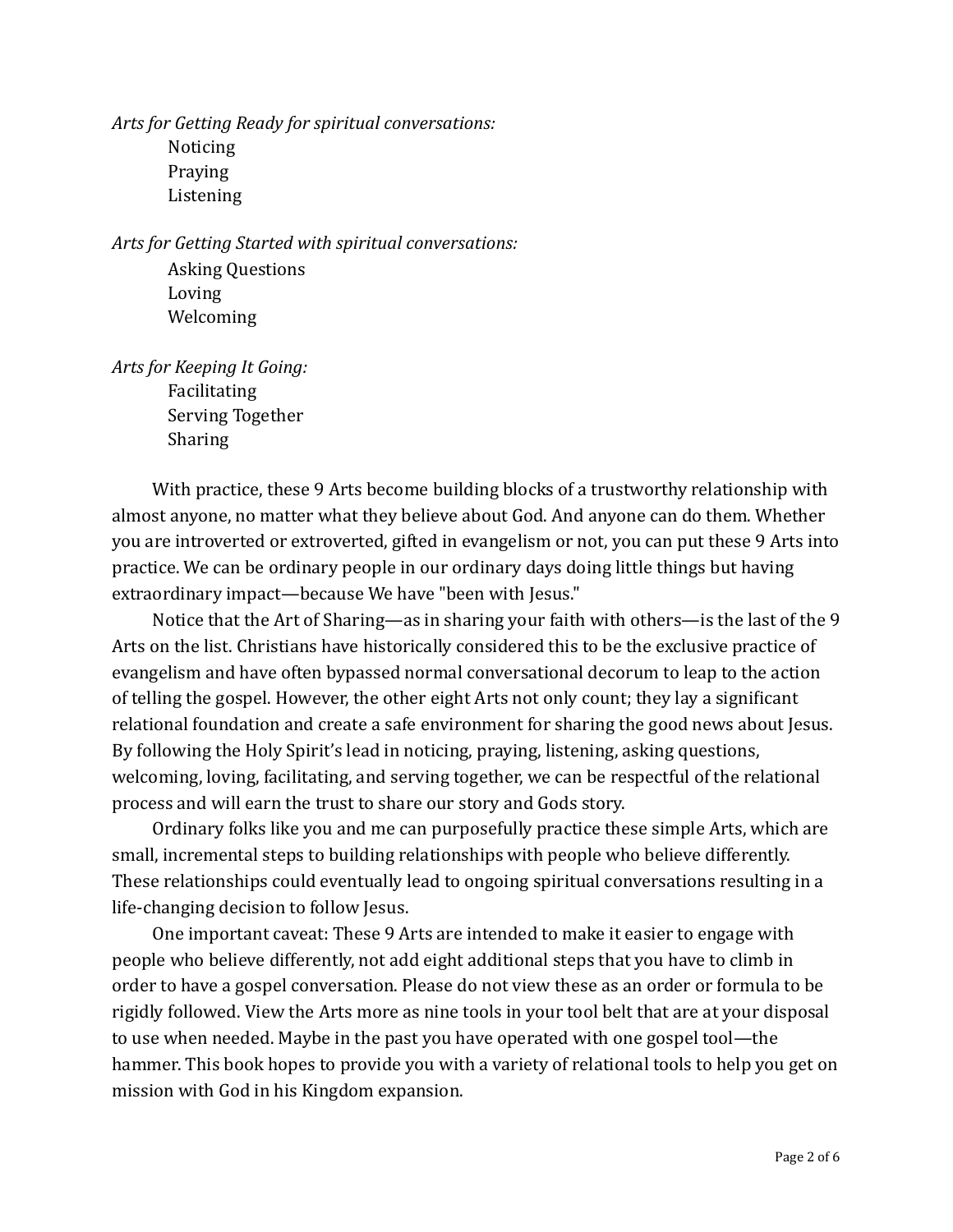## **Practicing the 9 Arts**

I (Crilly) met Ed after he had turned eighty. I had recently moved into a townhome, and Ed was my neighbor. Ed lived independently and was full of life, still dancing, dating, and driving. When I noticed him sitting on his back patio, I would intentionally go out to sit with him and chat. Over time, we established a warm friendship, despite the fifty-plus-year age difference. I grew to love Ed. We enjoyed walks in the park, parties, holidays, and birthdays together.

Ed's life story captivated me. Often in our conversations I would find myself asking him about his youth, his war experience, his marriage, his adventures, and his career. Ed shared that he was a teenage Ping-Pong champ, a successful lawyer, a ballroom-dance instructor, and an adventurer who once rode horseback across Cuba. I found out that Ed was a courageous war veteran who had defended his country in the Pacific theater during World War II. His life was rich and deep and abundant with experiences—and the only way I discovered his story was by being interested enough to ask questions. Sixteen years later, when Ed was ninety-six years old, I had built the trust to ask him other meaningful questions, resulting in a spiritual conversation that impacted Ed's relationship with God for eternity. For some reason I'll never understand, God wants ordinary men and women in their ordinary day's to make an extraordinary impact with an extraordinary message. What's the message? *God is madly in love with all people!* With an awesome message like that, how can we all get in the game? Where do we practice?

## **Getting in the Game = Making Disciples**

We have all heard Jesus' command to *go and make disciples*. But *go* where? I didn't know, so I tried all kinds of different opportunities. I went into the big city to serve the urban homeless at a soup kitchen. I connected with suburban under-resourced folks at a care center. I tutored kids in a struggling part of the city an hours drive from my home.

All of these experiences were formative and powerful, yet none were sustainable activities I could integrate into my daily life. I didn't want to do ' hit and run" disciplemaking only a few days or weeks of the year. I wanted to follow my Master's command right where he had placed me. I wanted an opportunity to foster relationships, engage with people, and create a longer-term connection I could build on.

It seemed to me that God's plan for his Kingdom to come meant I had to go. As I prayed that God would reveal to me where I should go, I began to desire a greater understanding of different people in our pluralistic, melting pot of a society. I felt like the world was getting smaller and God wanted my heart for the world to get bigger. I specifically prayed for a chance to engage with people of different races, colors, and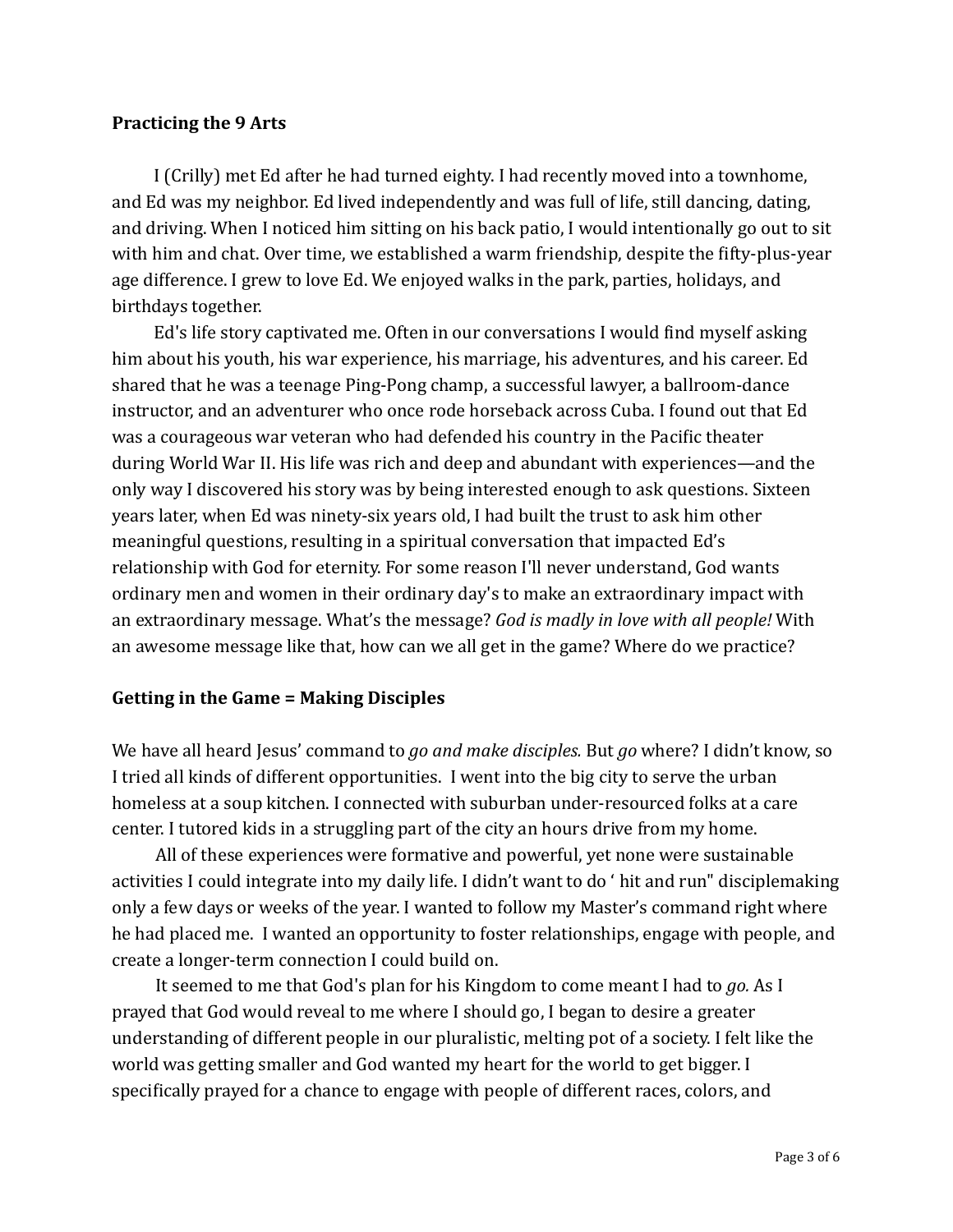religions. That prayer seemed unreasonable. How would I, a white suburban guy, have that prayer fulfilled without traveling somewhere far away? But I prayed anyway. During that time, my wife, Danielle, and I volunteered for a local service project through our church to help clean up a low-income apartment complex in a nearby town. As we were picking up trash and sweeping the sidewalks, the children from the complex came out to see why we were there. Many of the people living in the apartments were refugees from Africa. Almost immediately. I was drawn to two adorable little girls—sisters from the same family who were Muslim Bantu refugees from Somalia. We got to know them a little, played games together, and met their sisters, brothers, and mother. After that day's experience and relational connection, Danielle and I decided we would return to visit the family—and we did. We came to see them every month or so and began a friendship with the whole family, especially the oldest son.

Around the same time, Danielle joined a new women's group in the area and met a woman who worked for World Relief, a refugee placement agency. In conversation with her, Danielle found out that she also coordinated tutoring for Bantu refugees on Saturday mornings at a church five blocks from our home. Danielle mentioned that we had recently met a Bantu family from Somalia, and we discovered that the two little sisters and their siblings actually attended this tutoring! We felt like pieces were coming together and we were in the midst of God's activity.

Curious about this opportunity, Danielle and I showed up one Saturday morning and were quickly put into action. I was assigned to the older boys and Danielle to the younger girls. In talking with the kids, we found out that several of the refugee families lived in an apartment complex only two blocks away from our house! We knew that only God could pull off a global intersection like this. That was in 2005, and Danielle and I have been involved with these refugee families ever since. The close physical proximity has allowed us to deepen relationships with a family of twelve and many of the older boys over time. As an added bonus, we found rich friendships with the teacher and the couple who founded this ministry.

Because these children live nearby, we have been able to sustain the relationship over the long haul, connecting on a consistent basis outside of the regular tutoring time. We have learned together—math, science, reading, and writing. We have had fun adventures together, like taking the kids to their first baseball game. We have experienced deep sorrow together, like the death of one of the younger boys after a struggle with leukemia.

Now, as the children have transformed into young adults, we are able to have meaningful spiritual conversations with them— to seek to understand their culture and religious perspectives, to ask questions about their beliefs, to answer their questions about our faith, and to challenge them to seek truth for themselves, not blindly embrace the faith of their fathers.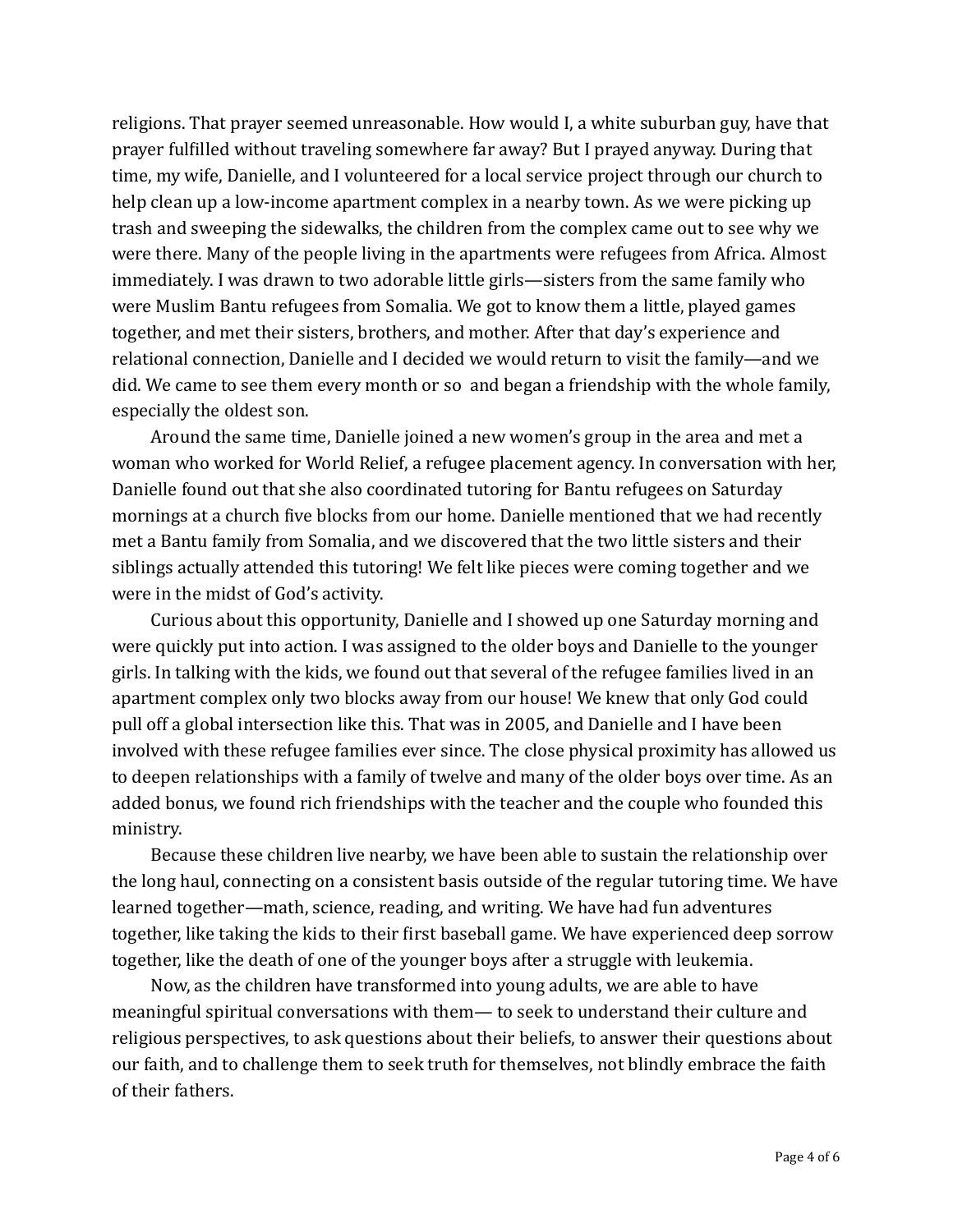Cultivating the friendship naturally, over time, we have earned the mutual trust to speak openly to each other about God, our faith, and our questions. In friendship, we can engage in spiritual conversations without hostility as we try to love and understand each other other. As the older boys have now turned into young men, we have been able to do many more social activities with them, including inviting them to attend special Christmas services with us. The past three years, they heard (and some even sang!) some of the great incarnational carols and listened to the story of Christ's birth with us. This sparked wonderful conversations.

Our friend Hugh Halter has said, "When I start a relationship with a seeker, I plan on a five-year commitment." Well. I knew when we began this journey that it would be a longterm investment. Discipleship works that way. The relational capital invested has begun to take root in the hearts of my young friends as they are slowly discovering *Isa al Masih* (Arabic for *Jesus the Messiah*). It has been wonderful to watch God's Spirit reveal truth to these young men. In response to one year's Christmas service, one of them wrote a poem about what he experienced entitled "Love and Praise the Lord." Here are a few lines he shared:

*All the poetry ever written Every verse and every line* All the love songs in the world *Ever melody and rhyme, If they were combined. They* would still be unable to express. *What I want to define When l try to describe my love for you.* 

It all started with praying for God's direction, noticing the children around us, and asking questions as we sought to get to know them. And because of that, I am experiencing the joy of discipling young men *to* Jesus and seeing God's power and truth revealed to them. It is a long walk in the same direction—but it is worth every step. What about you? Where will you go to live out the Great Commission? Where will you practice these 9 Arts of Spiritual Conversations?

Recently, I drove past a familiar corner in the town of Wheaton, Illinois. Yes, Wheaton —the home of Wheaton College, with its beautiful Billy Graham Center, which chronicles the wonderful history of the Billy Graham ministry and of evangelism in America. In fact, Trivial Pursuit claims that Wheaton has "more churches per capita than any other town in America."